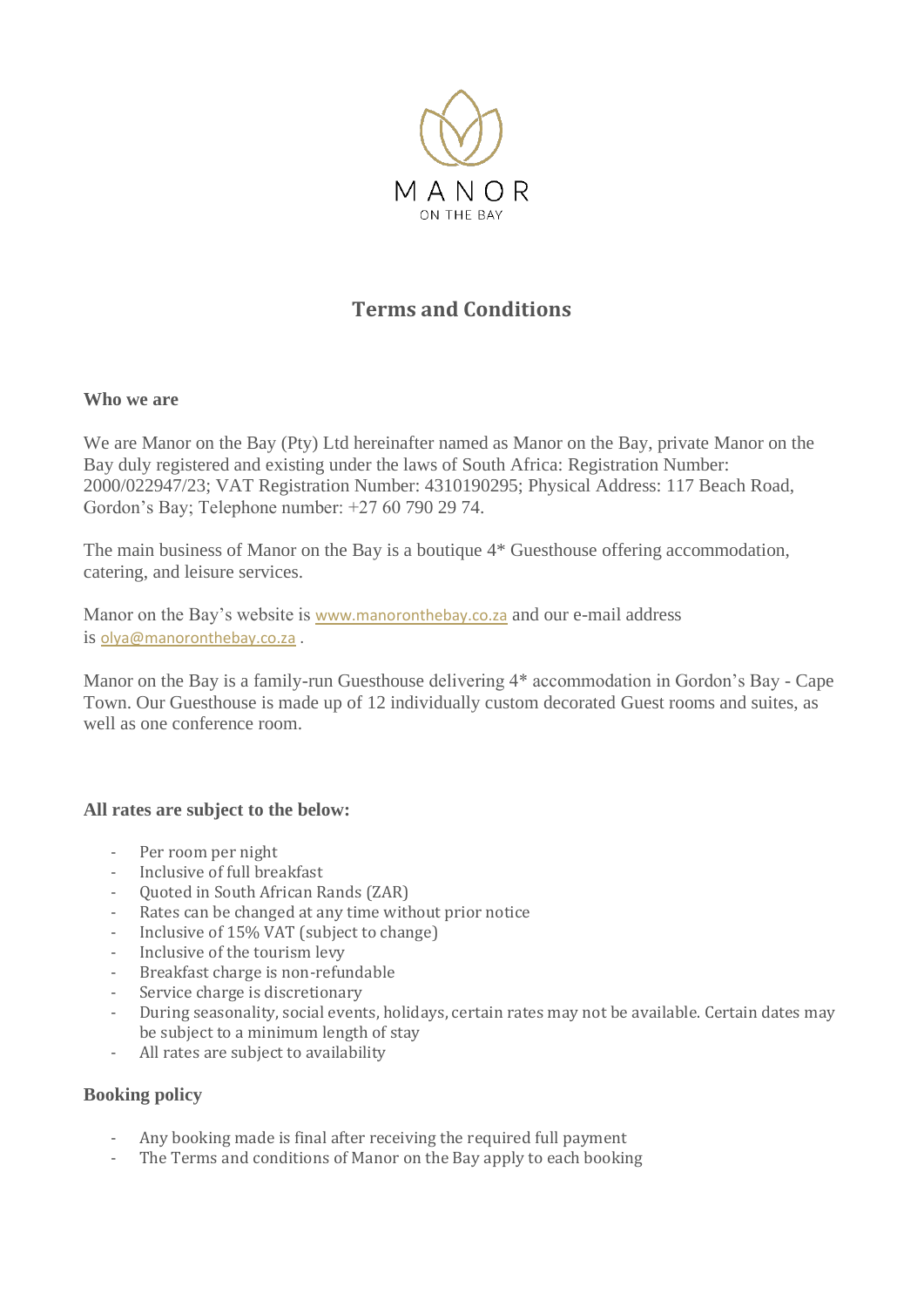# **Payment policy**

- We accept Visa and Mastercard payments
- Internet banking payments EFT are preferred, bank charges on any internet banking payment are at your own cost, proof of payment needs to be sent by email
- 100% payment is required in order to make a booking
- Payments made by internet banking EFT needs to be received and confirmed within 48 hours after the booking was made
- Bookings will only be secured once funds show on our account

### **Arrival and departure**

- Our check in time is between 14h00 and 18h00
- Our check out time is before 10h00 am
- For early departure or late arrivals, please contact us for the options. We will do our best to arrange it for you
- Guesthouse gift vouchers should be presented on check-in
- It is a legal requirement to collect the following information and documents from guests when they check in at a hotel:
	- a copy of the guest's identification document or passport, containing a photograph of the guest. For South Africans, this could be a passport, South African ID or South African driver's licence.
	- the guest's full names and surname
	- the guest's residential address
	- the guest's residence status in South Africa.

## **Cancellation policy**

All confirmed bookings are subject to the following cancellation policy – please note that this flexible policy below is only valid for direct bookings, on our website [www.manoronthebay.co.za.](http://www.manoronthebay.co.za/)

- 31 days or more prior the arrival date: no cancellation fee
- 15 30 days prior to arrival: 50 % cancellation fee
- 8 14 days prior to arrival: 75 % cancellation fee
- 7 days prior to arrival, or in the event of a no show: 100 % cancellation fee
- In the event of premature departure, the full extent of stay as originally booked and confirmed will be charged

On receipt of a written instruction to cancel the reservation, Manor on the Bay will refund the applicable amount as determined by the cancellation terms of the establishment.

Manor on the Bay levies a 5 % administration fee on any refund processed. Should refunds to a SWIFT bank account be required, an additional R200 charge will be levied.

## **Force majeure**

Manor on the Bay accepts no liability and will not pay any compensation where the performance of its obligations is prevented or affected directly or indirectly by or as a result of force majeure or any circumstances beyond its reasonable control including, but not limited to, flood, earthquake, extreme adverse weather conditions, natural disasters, other acts of God, acts of terrorism, fire or failure of electric power, gas, water, or other utility service, plant machinery, computers, vehicles or any collapse of building structures.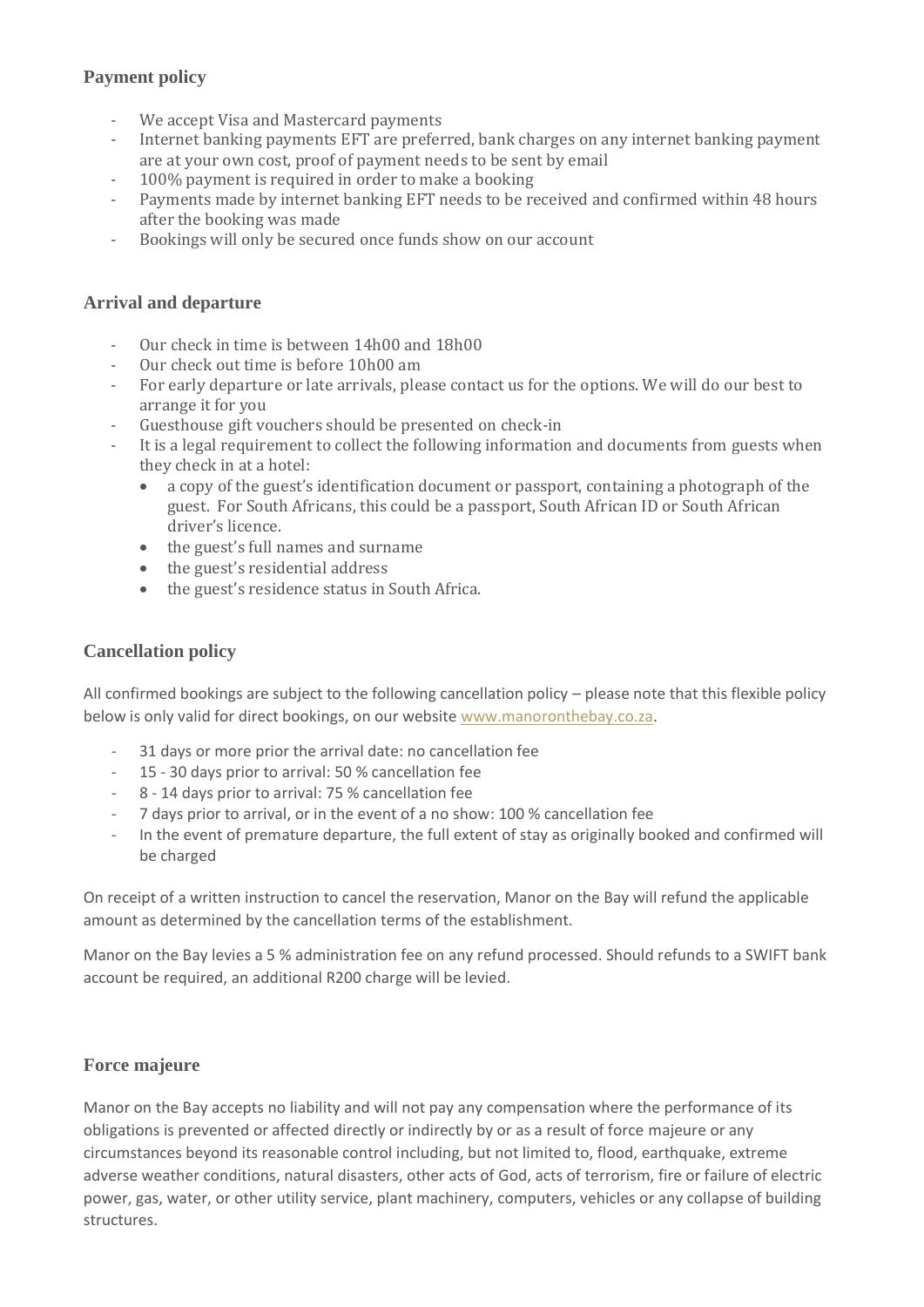#### **Insurance**

It is strongly advised that all Clients take out adequate insurance cover such as cancellation due to illness, accident or injury. Personal accident and personal liability are also recommended. Manor on the Bay will not be responsible or liable if the Client fails to take adequate insurance cover or at all.

# **Child Policy**

- Children of all ages are welcome, subject to direct supervision of adults at all times
- Child sharing policy and costs are specific to the age of the child and room category booked.
- Children need to share the room with an adult at all times
- Up to the age of 2, children stay for free
- Maximum number of people in the Luxury Rooms with Garden View and Luxury Rooms with Ocean View is 2
- Maximum number of people in the Family Suite is 4

#### **Guesthouse policy**

- All rooms and suites are non-smoking. South Africa Smoking law applies. Smoking is only allowed outdoors if your neighbours accept it.
- An initial cleaning fee of R 3,000 will be levied against the Clients bedroom account in the instance that the policy is not adhered to. In severe instances, additional accommodation charges may be applied.
- We reserve the right and you hereby authorise us to charge your credit or debit card for any damage incurred to your room or the Guesthouse during your stay (including without limitation specialist cleaning) or for any items that are missing or damaged when you leave.
- Clients are requested to conduct themselves appropriately at all times and to comply with Manor on the Bay procedures and/or requests with regard to conduct and respect for the property of the Guesthouse, its employees and Clients and their health and safety. Clients are requested not to disrupt the comfort and enjoyment of other Clients, the smooth running of the Guesthouse, or cause offence to other Clients or our members of staff. We reserve the right to refuse accommodation or services or remove you and members of your party from the Guesthouse if, in our reasonable opinion, we consider this provision to have been breached. Client displaying symptoms associated with a possible COVID-19 infection will be asked to leave the Guesthouse with immediate effect. Where this is the case shall have no obligation to refund you for lost accommodation, other services or any other loss or expense incurred.
- We are unable to accommodate pets, other than service dogs, which are welcome by prior arrangement.
- In the interest of hygiene, Clients are requested to shower before using the swimming pool. As the pool is not under constant supervision, it is stressed that Clients are responsible for their own safety whilst in the pool area. Running, jumping or diving in the pool area is not permitted. Swimming is only permitted during official opening hours. For safety reasons, all children under the age of 16 must be accompanied by an adult when using the swimming pool. Their safety is under the responsibility of the adult accompanying them. The Guesthouse does not accept any liability for accidents or injuries at the Swimming Pool area, or anywhere else in the property.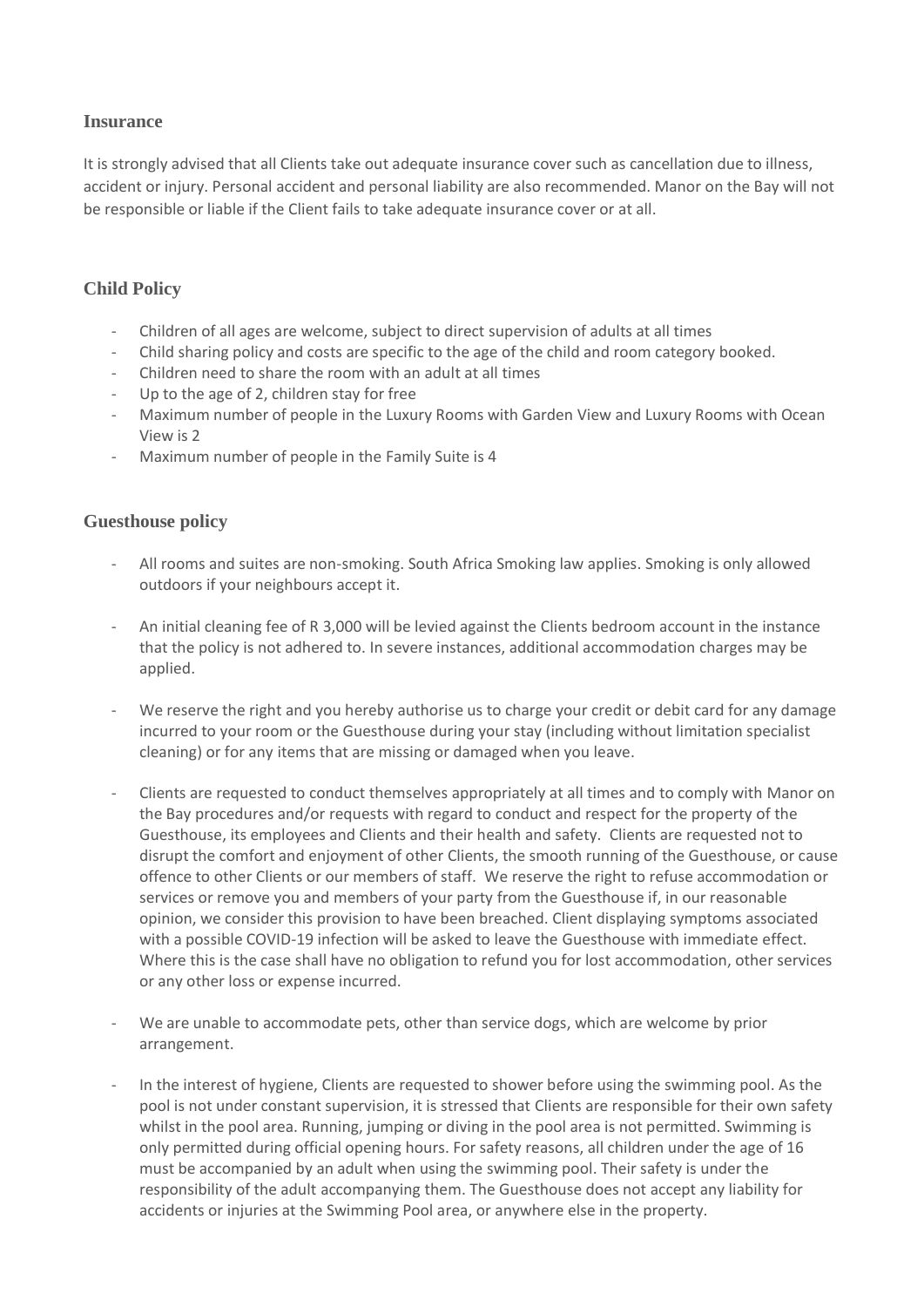- Manor on the Bay offers the Free Wireless Internet service for activities such as the active use of email, instant messaging, browsing the World Wide Web and accessing corporate intranets. The service is not intended for high volume data transfers, especially sustained high volume data transfers, video conferencing, Peer 2 Peer downloads etc.
- Airport transfers can be arranged at an additional charge on request.

#### **Website and privacy policy**

- Persons using our website (www.manoronthebay.co.za) for any reason whatsoever, subject themselves to the terms and conditions of Manor on the Bay.
- While all reasonable efforts have been taken to ensure the accuracy of information on the website, Manor on the Bay does not accept responsibility for errors or omissions and reserve the right to amend, cancel or vary any of the arrangements featured on the website without notice. Manor on the Bay may also suspend or terminate the website at any time without prior notice. Please note that in certain circumstances, generic photographic images have been used to represent the general style of a particular product or room.
- The content of the website is the copyright of Manor on the Bay, and may not be copied, reproduced, published, distributed or amended for any other purpose without our prior written consent.
- Trademarks used on the website are the property of the respective owners. Hyperlinks to third party websites are provided for your convenience. We cannot accept responsibility for the content or use of third party sites.
- The website is operated by Manor on the Bay.

#### **Governing law and jurisdiction**

- The Contract and any non-contractual obligations arising in connection with it are governed by the laws of the Republic of South Africa.
- All disputes, actions, and other legal matters relating thereto will be determined in accordance with such law. The parties to any dispute arising hereby consent and submit to the jurisdiction of the High Court of the Republic of South Africa.

#### **Limitation of liability**

Manor on the Bay will under no circumstances be liable for any claim which may arise in respect of or in connection with the stay. The client hereby renounces for himself, members of his group and dependants all claims against the owners of the Guesthouse, directors and their staff for compensation for injury, damage or loss, whether sustained in and around the Guesthouse or elsewhere or as a result of delays or otherwise, caused directly or indirectly to him/her or his/her belongings, members of his group and his/her dependants or to persons who, except for these conditions, might have been entitled to make a claim howsoever arising and whether caused or occasioned by any grossly negligent act or omission or default by the Manor on the Bay.